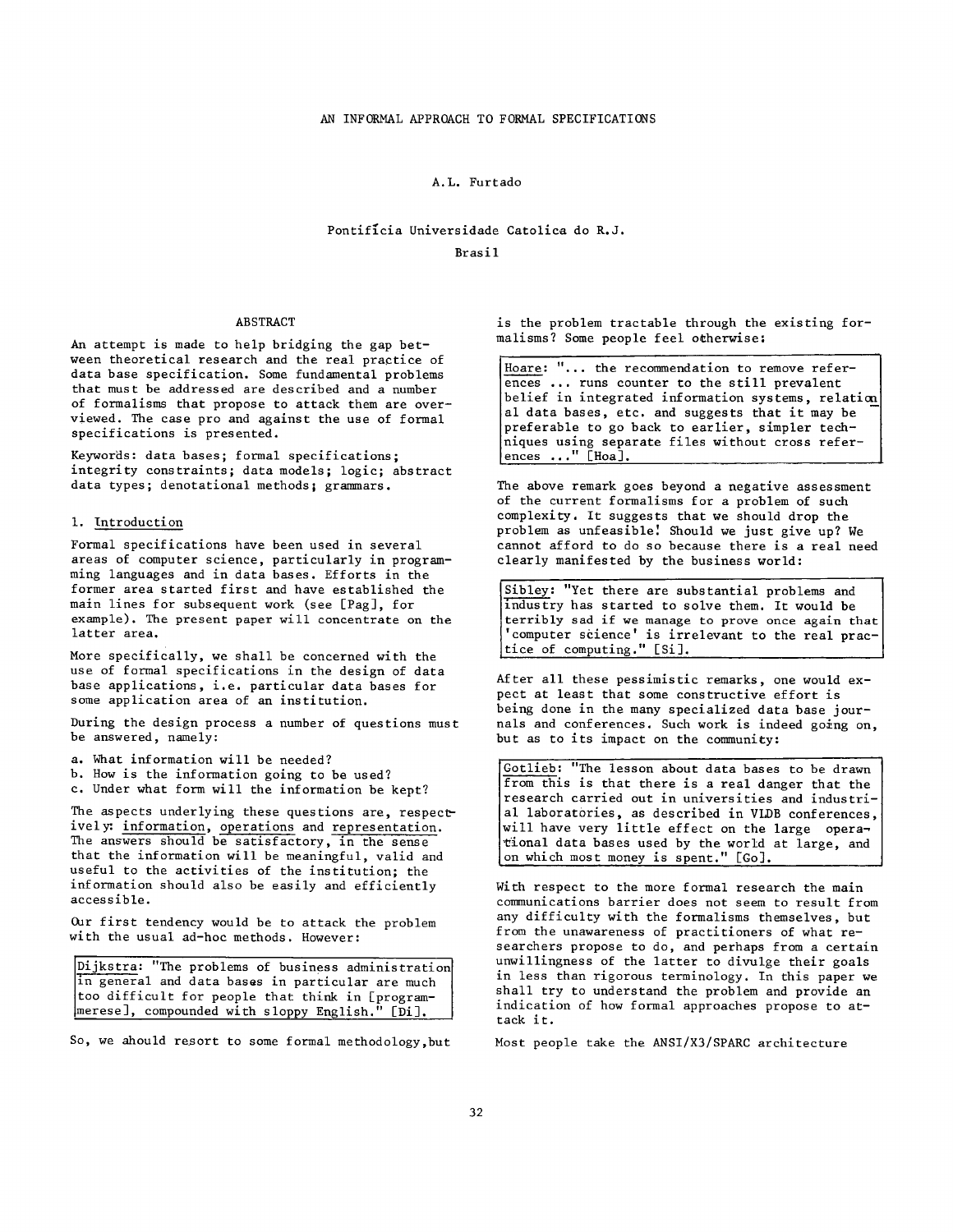[TK] as a common starting point. To follow this architecture, one divides the design process into three phases, wherein three schema levels are treat ed; these are the conceptual schema (a high level description of the entire data base), the external schemas (partial high level descriptions, of interest to different users), and the internal schema (des cribing the implemented data base). Our discussion will concentrate on specifications at the conceptual schema level.

Various difficulties are encountered in the specification of conceptual schemas, starting with the lack of a standard terminology. A recent report has done some contribution in this regard [Gr]. We feel that both the terminology and the approach make com munications difficult, because of the background of the people involved. The application area specialists have their own jargon and of course cannot be expected to communicate in any formal or ad-hoc com puter science jargon. 'Neutral' information systems terminology has been tried but even that can be unsatisfactory in many cases. It appears that the designers, regardless of their background, are forced to learn the specific requirements of an application area as expressed in the application area terminology; this has to be done at the crucial first stage (informal description, in fig. I below) where the prospective users are led to communicate their needs and expectations. In other words, one must learn first how that particular business works, so as to be in a position to assess what is important and what is accessory.

Characteristics of different application areas can vary dramatically and widely different kinds of data can be involved. Compare, for instance, data bases of the traditional "parts and suppliers" style with data bases for census data, airline reservation, geographical information, satellite observations, business forms, texts, etc.

The response to all this variability given by the current data models and methodologies and, even worse, by the commercially available data base management systems (DBMSs) is far from satisfactory.

In sections 2, 3 and 4 we shall give an informal view of what we consider to be the main goals of formal approaches, using for this purpose the three basic aspects that we detected at the outset: information, operations and representation (fig.l). The discussion will be illustrated by a simple example.





Section 5 overviews the research work on formalisms. Section 6 presents the case pro and against data base specifications.

### 2. First level: information contents

At the first level, we say that data bases will con tain instances of facts, defined as positive assertions within the application area. Usually, negative facts are not stored (such as what courses are not taken by a trainee). A state is the collection of facts that are true at a given instant of time; therefore, a state denotes the entire contents of the data base at that instant. Static constraints are restrictions defined on states. A valid state is one that conforms to all specified static constraints.

A transition is a state transformation. Transitions can be denoted by pairs (or, more generally, sequences) of states. Again we may want to impose res trictions on transitions. Thus a valid transition, besides being required to involve only valid states, must conform to the declared transition constraints.

We now introduce the simple example to be used throughout the discussion. The example belongs to the area of personnel training of an enterprise,and the data to be maintained refers to one training term. Using the terminology of the present level we have:

```
FACTS: - courses are offered
         - trainees take courses 
STATIC CONSTRAINT: trainees can only be taking 
                      currently offered courses 
EXAMPLE OF A VALID STATE: cl is offered 
                              c2 is offered 
                              John takes cl 
TRANSITION CONSTRAINT: the number of courses taken 
                          by a trainee cannot drop to 
                          zero (during the training 
                          term) 
EXAMPLE OF A VALID TRANSITION: 
           cl is offered cl is offered 
           c2 is offered \rightarrow c2 is offered<br>John takes c1 John takes c2
                                  John takes cl John takes c2
```
Certain points not explicit in our unrealistically simple example must now be stressed. The first point is time [BADW], implicitly involved in the transition constraint, which prevents the number of courses taken by a trainee to drop to zero only within the training term under consideration; without this proviso the constraint would not make sense. Time appears in many ways: as simply a way to order the states, as a duration, as a date, etc. Next we observe that the size and complexity of realistic data bases make their direct specification in one piece an impracticable task. Modularization is in order. Also, we must have ways to verify properties of specifications, such as their consistency, non-redundancy, etc., both within and across the various modules.

In an "intelligent" data base, one should be able to infer certain facts, which then would not have to be stored. For example, if we know that the cur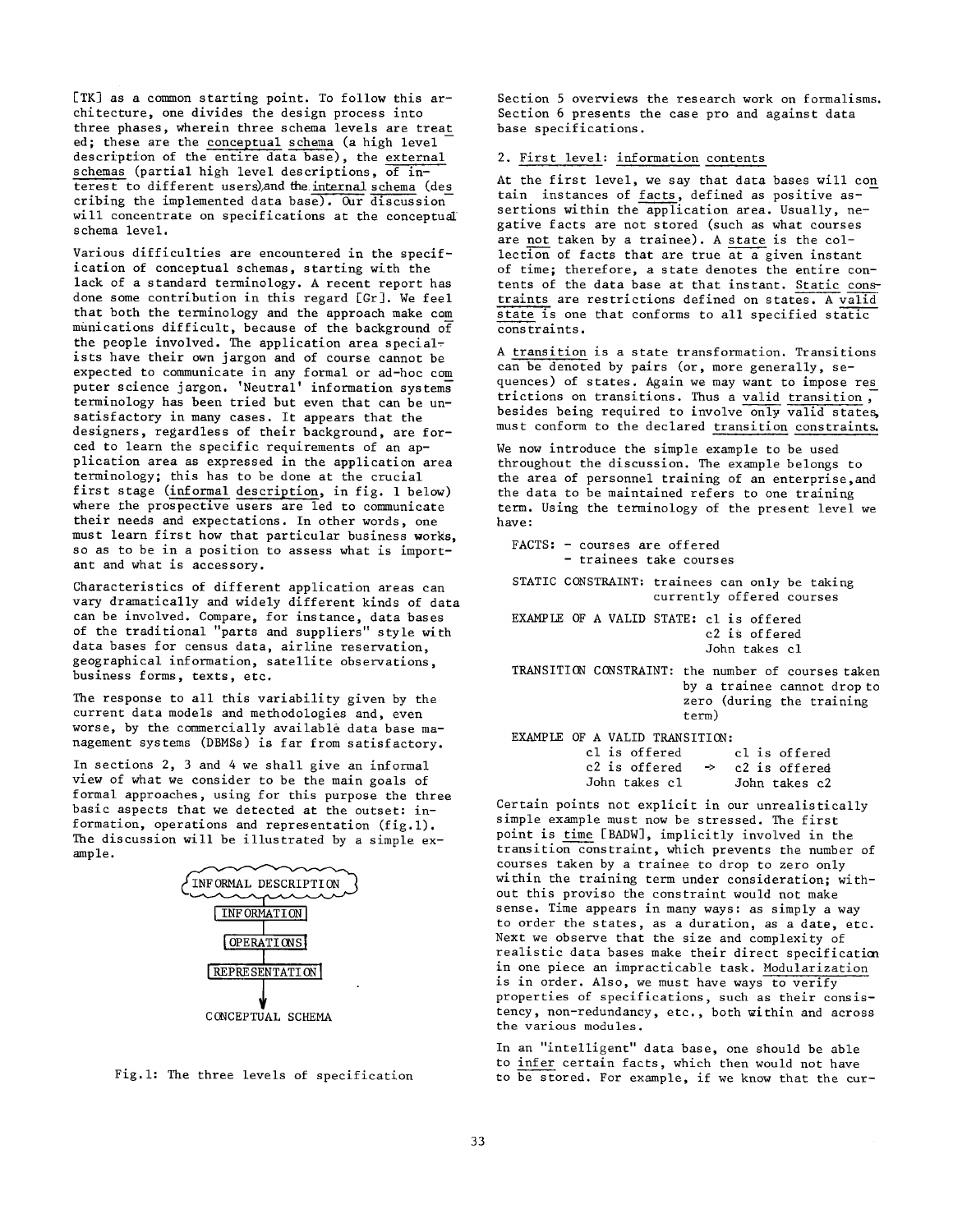rent state of our training data base is valid and that John takes cl, we could deduce that cl is offered, taking our static integrity constraint as a general law. Inference becomes more complex when states are allowed to include alternative facts such as John takes cl or c2, or facts with indeterminate values, such as John takes some course whose name is presently unknown (a so-called null value).

The relevance of the first level of specification had an early recognition with the infological approach [Su].

#### 3. Second level: operations

In view of the first level characterization in terms of facts, we have an obvious choice for the primitive operations that will achieve state transitions:

> **-** create **-** assert <fact>  $-$  deny  $4$ act>

the first operation being needed for initializing the data base to the initial "empty" state, where no facts are true. We also need an operation to check whether a fact is currently true:

- <fact>?

The execution of certain sequences of assert and deny operations may have the property that the original and the final states are valid as well as the transition between them,even though some intermediate states or transitions perhaps violate some constraint. Such sequences will be called transactions. For different classes of states a sequence may or may not have the transaction property. The favorable case will be characterized by a suitable pre-condition,which is a logical expression,possibly involving the inspection of certain facts in the current state.We now define application operations as operations that:

- correspond to actions happening in the application world that may cause certain facts to hold or cease to hold

**-** and have the general format: if pre-condition then transaction (else do nothing).

In our example the application operations will be:

initiate training term: create offer course: assert course is offered cancel course: if no trainee takes the course then deny course is offered enroll trainee in course: if the course is offered then assert trainee takes course transfer trainee from course 1 to course 2: if the trainee takes coursel and does not take course2 and course2 is offered then deny trainee takes coursel assert trainee takes course2

We are now in a position to introduce the encapsulation design goal, coming from the abstract data type approach: if only (correctly specified) application operations are ever used, all static and transition constraints will be preserved. Encapsulation implies that primitive operations cannot be

used directly. This, of course, reduces the freedom of users to handle kinds of updates whose need was not anticipated; one should decide in each case whether the loss of freedom is a reasonable price to pay for the integrity of the data base. Also remark that encapsulation need not restrict the use of queries (<fact>?) [Zi]. Queries can never be harmful to integrity, although we may want to restrict their usage for authorization considerations.

When we associate application operations with actions happening in the real world, we are assuming that reality is changed only when the corresponding application operations succeed in updating the data base in the intended way. In other words, the segment of interest of the real world is undistinguishable from the data base. It becomes physically impossible to perform an action that violates some policy of the institution, expressed as a constrain.

We must recognize that this assumption is not always realistic. There may be actions performed outside the institution having results that we want to record in the data base (ex: the local minimum wage is changed, a new tax is created). Sometimes the institution may decide to act contrarily to its policies, thereby deliberately disregarding selfimposed constraints (ex: granting unusual discounts), and in this case too we merely record the fact. In both cases, the data base would be incorrect if such facts were not recorded, in the fundamental sense of a disagreement between reality and the data base.

In what follows we shall concentrate on the simple situation where things happen through the data base so that we may ignore the problems above. Also, wherever we assume that the real world and the data base coincide, we can automate certain actions, achieving the so-called active systems, where actions can be triggered by the occurrence of certain events (logical expressions, possibly involving stored facts, similar therefore to pre-conditions).

There may be more than one way to design application operations that effectively preserve the declared constraints. Part of this freedom of choice comes from the existence of different ways to combine pre-conditions and primitive operations and also to alternate actions initiated by users with triggered actions. To discuss these possibilities we shall employ the example in fig, 2.



Fig. 2: using the application operations

With the present definition of the operations we could not execute cancel $(cl)$  at the state where John takes this course, whereas the use of cancel is legal at the state reached by transferring John to c2 (note, incidentally, the decomposition of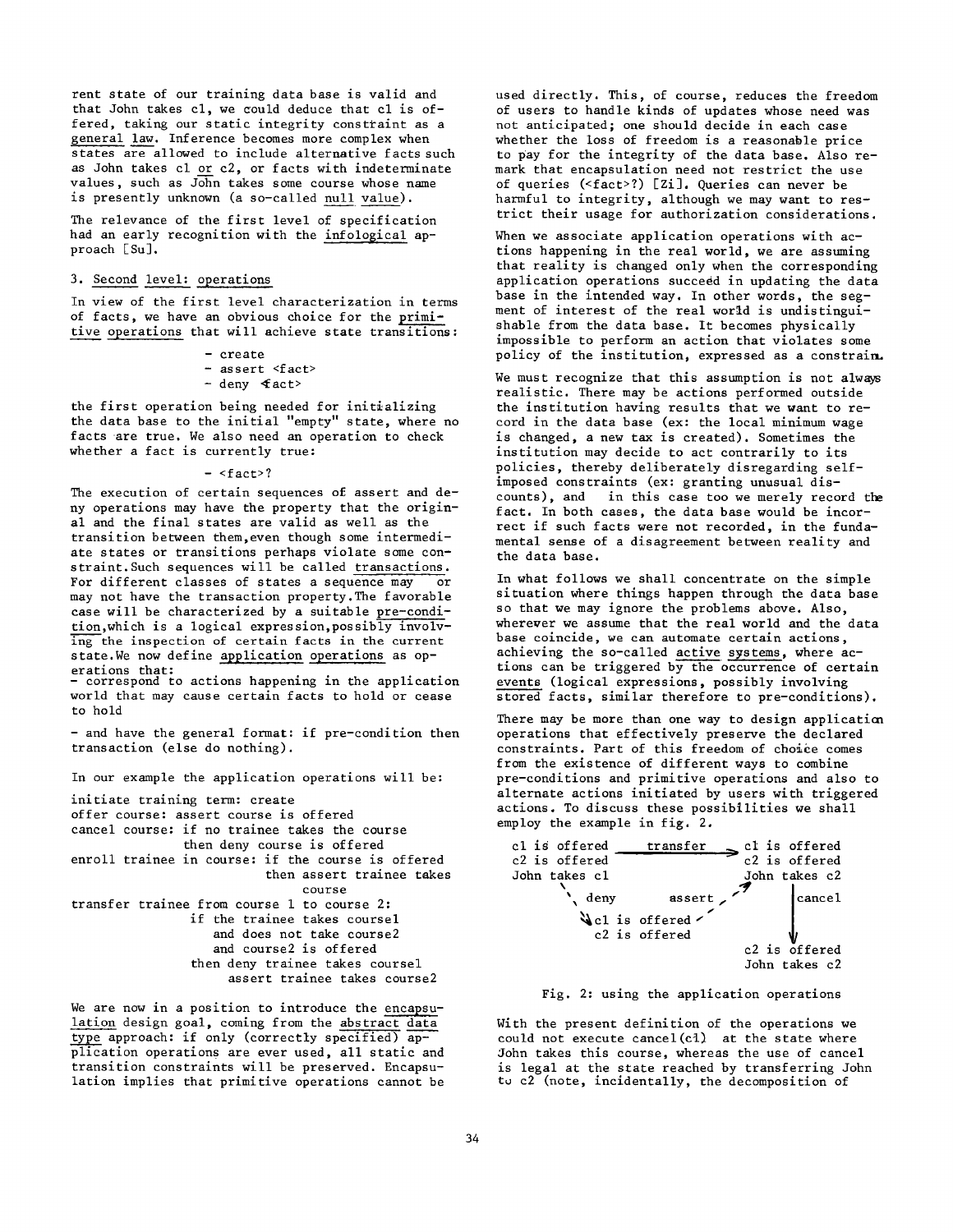transfer into primitive operations with the occurrence of a transition that would be illegal by itself, since at the intermediate state John takes zero courses). This suggests that, in order to make cancel applicable at the first state shown, we might redefine cancel by expanding its corresponding sequence of primitive operations thereby being able to weaken its pre-conditions. The new sequence of assert and deny operations would place all trainees taking cl alone in some other course (if such exists) and would simply remove any other trainees from cl.

Besides redefining an operation, we are free to create additional operations. For instance, we might add an operation allowing a trainee to drop a course. if it is not the only one that he is currently taking. Finally, if we had both drop and transfer operations, we could achieve the modified effect of cancel indicated above without redefining the operation: we should merely add a trigger causing either drop or transfer to be invoked for each trainee taking cl.

This shows that, because more than one second level specification may be compatible with the same first level specification, we may substitute a second level version for another while the first level remains stable. The first level does not entirely determine the second, since defining the repertoire of operations is a design decision to be made at the second level, often with considerable flexibility.

The order of execution of operations, on the other hand, is not entirely free because of the interplay of pre-conditions and effects. In our example, enroll(John,cl) can only be executed after offer(cl) has been executed. Operations whose effects are necessary to fulfill pre-conditions of other operations entail serial execution. On the contrary, offer(cl) and offer(c2), for instance, can be executed in parallel.

Also from the study of the interplay of pre-conditions and effects, one can conclude that different sequences of operations can accomplish the same net result. For instance, starting at the initial empty state, the two sequences:

```
offer(c1); offer(c2); enroll(John, c1);transfer(John,cl,c2); cancel(cl)
```
and

offer(c2); enroll(John,c2)

lead to the same state and are in this sense equivalent.

### 4. Third level: representation

One of the ways to specify a data type is to employ "some established mathematical discipline ... used to provide a high level abstract implementation or model of the desired data abstraction" [LZ]. We claim that this describes accurately the main purpose of data models. The mathematical disciplines of the current data models involve trees, graphs, tables, etc. as abstract representations.

Most formal work on data bases aims at formalizing some data model, rather than a specific data base application. The assumption is that data models have not been presented in a sufficiently formal way, even the more mathematically-oriented ones such as the relational model.

If we regard a data base application as a data type on its own right and a data model as another (less restricted) data type, then it is natural to view the process of going from the second to the third level of specification as the implementation of a data type by another [GHM]. The process consists of finding a representation for data base application states in terms of the (tree, graph, table, etc.) structure underlying the data model and of writing "programs" for each application operation using the data model operations.

Figure 3 shows how our example would be represented according to the entity-relationship model [Ch]. Trainees and courses are entities, trainees being "weak" entities since they only exist in the data base while taking some course. The presence of a course means that it is being offered. A course may be involved in at least zero and at most an arbitrary number of occurrences of the takes relationship (i.e. each course may be taken by zero or more trainees), whilst the lower and upper limits for trainees are 1 and an arbitrary number, respectively.





The static constraint that a trainee can only take courses that are being offered is implicit in this representation, because it follows from the graph constraint that an edge (relationship) can only exist between existing nodes (entities). The transition constraint that the number of courses taken cannot drop to zero is only partly implicit, however. We have only managed to express that while a trainee is present in the data base he must be taking at least one course, but there is no convention in ER-diagrams to express that once inserted a trainee cannot be removed. Whatever is not implicit, or can somehow be expressed in a declarative way provided by some feature of the data model, should be expressed procedurally within the "programs" implementing the application operations.

Usually the entity-relationship model is only the first step in the representation level. Some other data model corresponding to commercially available Data Base Management Systems (DBMSs) must be used if one wants to pass eventually from the conceptual to the internal schema, where a computer implementation will be achieved. Since from [Ch] strategies have been proposed for obtaining representations in the relational, network or hierarchical models [Da] from an entity-relationship representation.

Here we stress that a thorough knowledge of the data base application resulting from levels 1 and 2 is fundamental for the choice of an adequate representation, both the first (entity-relationship) and the derived ones. The "automatic" solution for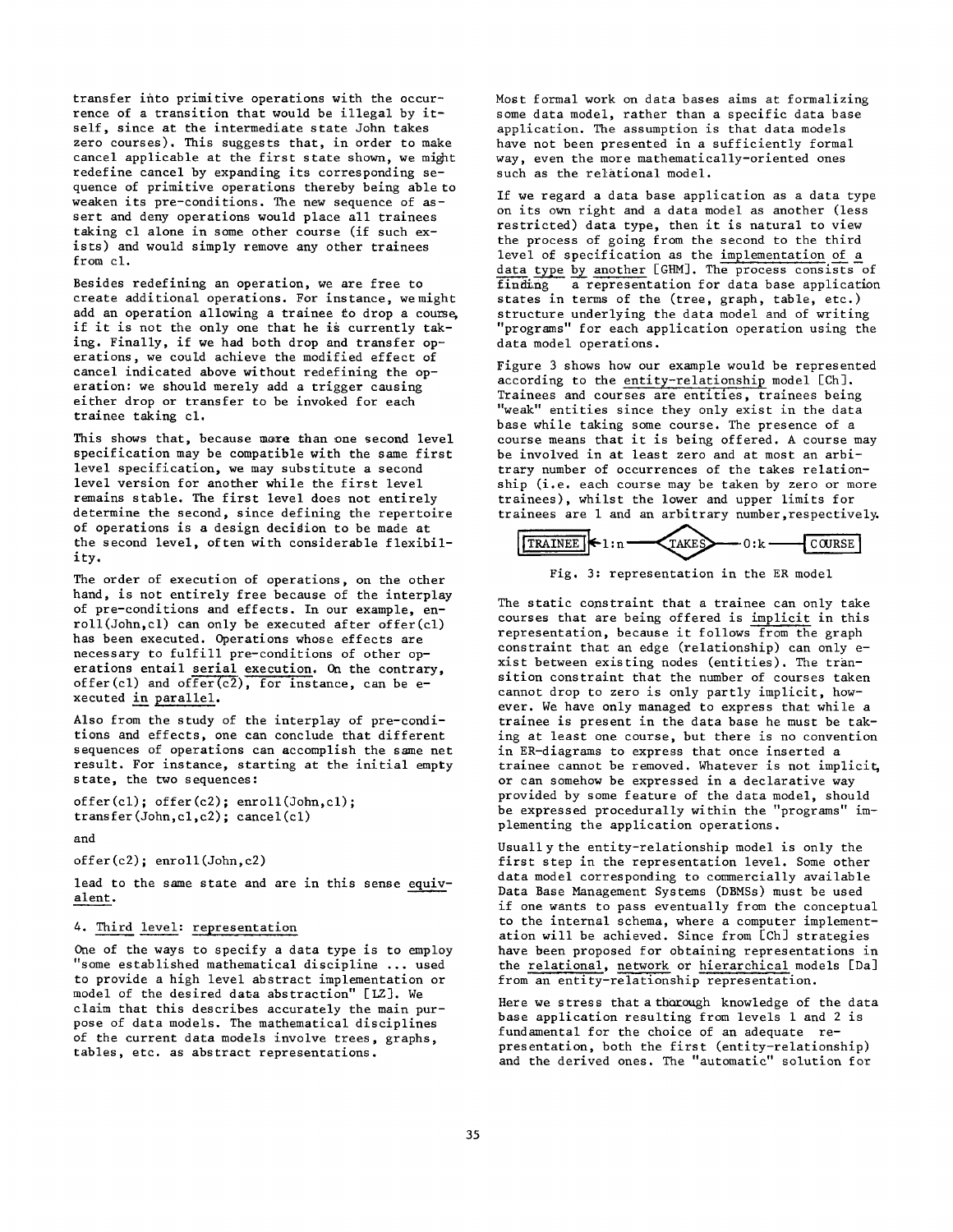deriving a relational representation would lead to two "entity-relations" (for trainees and for courses) and one "relationship-relation" (for the takes relationship). Yet the constraints identified at level I and the definition of operations at level 2 suggest that the "entity-relation" for trainees is unnecessary. Perhaps two relations COURSES(COURSE NAME,NUMBER OF ENROLLMENTS) and TAKES(TRAINEE, COURSE NAME) would constitute a reasonable way to structure the data base.

Besides diagrams, data models usually provide languages to express the structure and manipulation of data bases. Given the wide variability of the features of data base applications, mentioned in the introduction, it seems convenient to adapt the languages to accomodate such differences. One might characterize the language of a data model as an extensible language, there being a "customized" lan guage for each application (or family of applications).

Data models have been extended [TL], mainly by incorporating ideas coming from research in artificial intelligence. These ideas include semantic hierarchies (e.g. is-a and part-of, corresponding to the generalization and aggregation data abstractions) [SS], semantic networks [Fi] and frames [Mins,Rou].

We remarked, in the previous section, that passing from the first to the second level involves choosing among possibly many compatible alternatives; the same is true about the passage to the third level: different data models can be chosen. Hence, higher levels are more stable and remain unaffected when changes are introduced in the lower levels, such as adding new operations, at the second level, or shifting to a different data model or performing a restructuring within the same data model, at the third level.

### 5. A flurry of formalisms

Some of the techniques that have been used in the formal specification of data bases are:

- a. first order logic [GM, GMN, Ga, Ja];
- b. special logics, particularly dynamic logic [CB], temporal logic [CF], modal logic [Li] and nonmonotonic logic [Mink].
- c. algebraic presentations [EKW, LMWW, BZ, VCF];
- d. denotational methods, with a special emphasis on the Vienna Development Method (VDM) [NO, BL];
- e. grammars based on strings [RB] or on graphs [Ful, EK, FV2] and two-level grammars [Fu2].

The use of logic leads naturally to the investigation of consistency, non-redundancy and other properties of specifications [CCF]. It also leads to various applications of inference, particularly by looking at data bases as collections of facts extended with general laws. Another use of inference lies in automatic synthesis, where a plan is determined with the help of some theorem-proving algorithm, for traversing the state space. The goal is to achieve a transition from the current state to some state where the desired facts are true, both the transition and the state reached being valid [SMF]. Finally, systems based on theorem-proving, e.g. Prolog [WPP], can run specifications expressed in logic. Running specifications allow testing and experimentation (prototyping) ; the importance of this feature comes from the impossibility to prove the equivalence between an initial informal description and (any kind of) formal specification.

Dynamic logic has been used to construct paradigms for data base languages, specifying the various commands within an axiom system in order to permit formal proofs about programs consisting of such commands. Temporal logics aim at the formalization of complex transition constraints; they can also cope with the description of active systems, including events and triggers. Both formalisms are appropriate to investigate the synchronization problems related to parallel or serial execution of operations. Modal and non-monotonic logic have been applied to indefinite data bases, which are those containing alternative or indeterminate facts.

Algebraic presentations take the abstract data type approach. A state is referred to by some sequence of application-oriented operations (starting at the initial empty state) able to generate it. Such sequences have been called traces [BP,VF], which recalls that they contain a "history" of how the state might be reached. The fundamental role is played by (possibly conditional) equations, allowing to determine whether two or more traces lead to the same state; among such equivalent traces one may choose, according to appropriate criteria, a canonical trace (canonical term, in [GTW]) to designate the state uniquely. As happens with specifications based on logic, algebraic specifications are amenable to prototyping  $[Ge, FVI,$ BGW]; operations can be executed symbolically as transformations on traces [FVC]. A formal treatment of modularization, where modules are data types wherefrom other data types are constructed, has been proposed in [BG] and applied to data bases [DMW,SFNC].

The fundamental idea of denotational specifications is to explain each construct in mathematical terms [Sco, Te]. This makes them ideal for the formalization of data models, data languages and entire DBMSs. A standardization effort [BS] has included a VDM specification of the relational model, formalizing the structural aspects and the syntax and semantics of operations; constraints related to the structure and to the operations have been duly considered. One would expect that similar techniques could be used to formalize data base applications also in mathematical terms; next, one could verify if a description of the data base application using the data model is faithful, i.e. mathematically equivalent to the formalization.

Grammatical formalisms are directed to specify the syntax of some language. Graph-grammars are useful whenever we want to concentrate on the structural connections existing among data base components and/or to describe intuition-appealing languages based on diagrams. Two-level grammars [Wi] are particularly fit for handling "context-sensitive" (i.e. non-local) constraints, thus facilitating modular design; they are even powerful enough to formalize the semantics of operations. By separat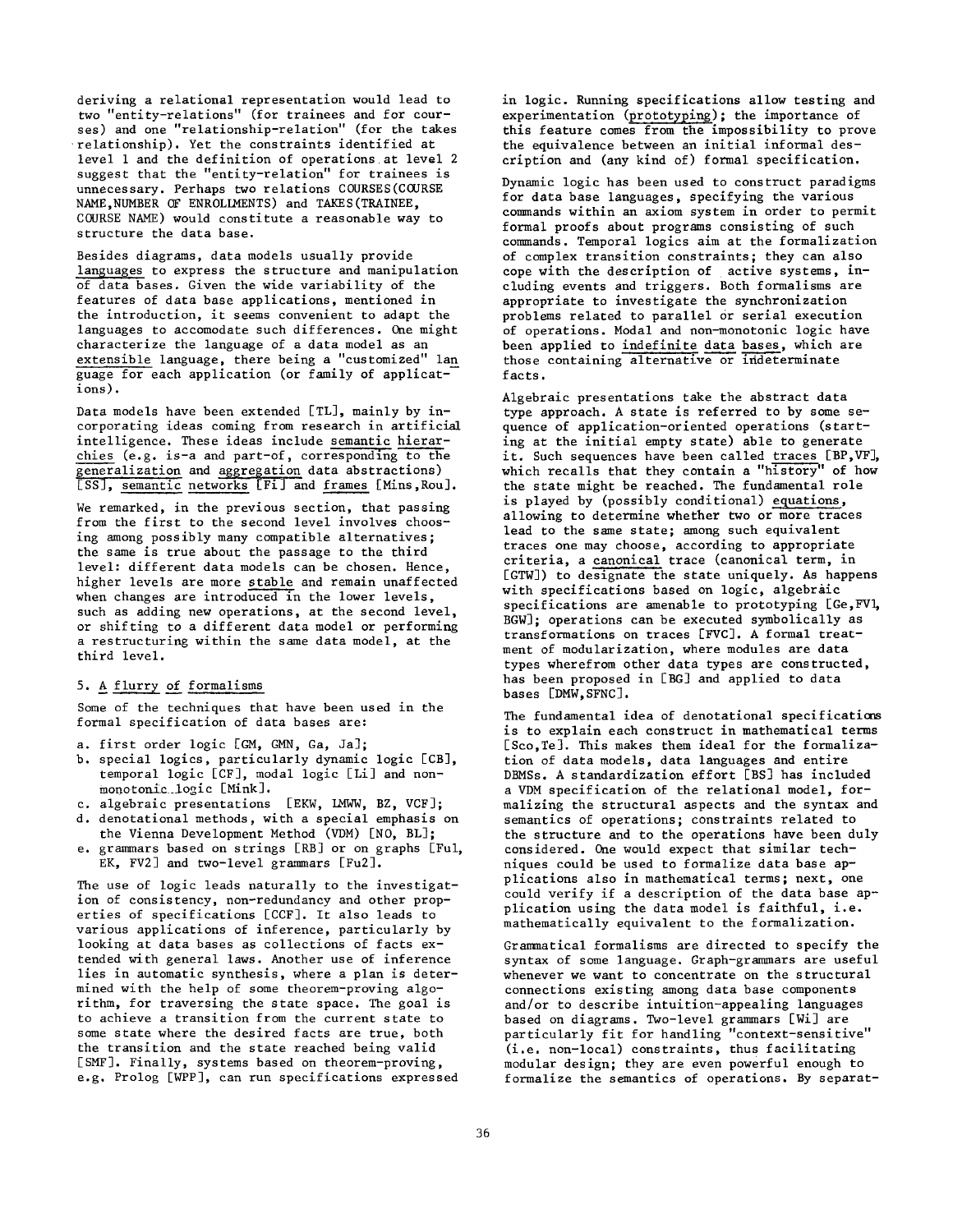ing the rules of a two-level grammar into general and specific, we can specify both a data model and each application, thereby effectively converting the language of the data model into an extensible language.

It has been widely recognized [Do,HL, Pag,CPIM,VCF] that different formalisms serve better different purposes, so that it may be convenient to provide two or more complementary specifications to formalize the various aspects of the same data base application.

## 6. An "abstract" dialo~

Author: Although much remains to be done, I claim that some practical results have emerged from the above research efforts. We can already envisage the complete formal description of a data-based information system. Having the complete description, one would then decide which rules would be automated and which would remain as (well-documented) precepts to guide the human agents, externally therefore to the data base.

Practitioner: There is a peculiar aspect in your presentation. To describe your example data base you did not use any formal notation. Should I conclude that, instead of insisting on formalisms, you should simply advocate a rigorous usage of natural language?

A: Unfortunately this is not enough in many cases  $\overline{[Par]}$ . Let me show you a rather surprising example of the ambiguities inherent in natural language: the famous transition constraint that "salaries cannot decrease".

P: Is that ambiguous? Even the way to enforce it seems quite obvious. You just compare the old and the new salary upon each insertion or modification of the salary item [Da].

A: The ambiguity does not reside on how you enforce the constraint but on its very meaning, which, expressed in temporal logic [CF], can be, among other alternatives:

(a)  $-\ln\frac{1}{3}$ s ( $\Diamond$ EMP(n,s); $\frac{1}{3}$ s' (EMP(n,s')^s>s'))) (b)  $-\exists n\exists s (\langle \text{KMP}(n,s) \land \langle \exists s' (\text{EMP}(n,s') \land s \rangle s'))))$ 

- Expression (a) reads:
- (a')"it is false that there is an employee n and salaries s and s' such that eventually n has salary s in one state and salary s', less than s, in the next state".

Expression (b) looks almost the same, except that "in the next state" is replaced by "in some future state". This little distinction is crucial: expression (a) does not prevent you from firing an employee and hiring him again with a lower salary, while (b) says that you cannot do that.

P: Good grief! Would you require a user to analyse these abstruse expressions?

A: No. The scenario that formal specifiers gifted with common sense would have in mind is:

- a user transmits to the specifier the constraint "salaries cannot decrease";

- the specifier writes the constraint in formal no-

tation;

- since an adequate formalism forces the specifier to be precise about the state with salary s' being either the next state or some future state, he goes back to the user and asks the question.

There is no need to show the users the formal expressions. It is however a good practice to show them a "translation" of the expressions into natural language, like (a'). These translations tend to be longer than the original formulations made by the users, and they are rightly so because, as demonstrated, they can bring to the fore troublesome points that might otherwise be ignored.

P: It is a matter of conjecture to determine whether the occurrence of ambiguities is frequent enough to justify formalisms. Some people feel that the effort to develop a formal specification does not pay-off. Well-written comments, in natural language of course, are almost always easier to understand [Row].

A: But comments are written together with programs and their sole purpose in documentation, whilst specifications propose to determine, beforehand, what programs will be supposed to do. A specification does pay-off, even more, when it is executable so that one can experiment with it, perhaps changing it several times as demanded by the future users, before commiting oneself to a lengthy and costly implementation. Furthermore, it is useful to have this specification cast in a style that favors rigorous verifications of correctness. Finally, the executable specification can be re-activated during the maintenance phase, in order to experiment with changes necessitated by new needs of the user community.

P: It is certainly nice to have an executable specification available with all those features. Incidentally, the idea of producing a first version for experimentation only has been defended by software engineers [Broo] and has been used with good results reported (as in  $[As]$ , for example). However, I have certain misgivings as to the effort needed to produce it, particularly when formal methodologies are employed. First, let me point out the matter of scale. You were discussing a very small example. I fear that producing a specification for any realistic data base application and making it reliably consistent would be a difficult job indeed, even when modular strategies are used.

A: There are examples of non-trivial applications  $\overline{\text{being} }$  specified using formal techniques [GH, Sch], and there are cases [BP] where they helped finding, not only ambiguities, but even errors that several people had failed to detect in a preliminary informal specification, errors that would be tricky and expensive to correct in the programming phase.

Yes, but the specifications were done by academlc people. Also you need programming languages based on logic or on symbol-manipulation, whereas most professional programmers are not trained to use them. The size itself of the programming task in the case of realistic applications could be such that, for having the executable specification, we would perhaps double the time and cost of embarking on an implementation after a simpler requirements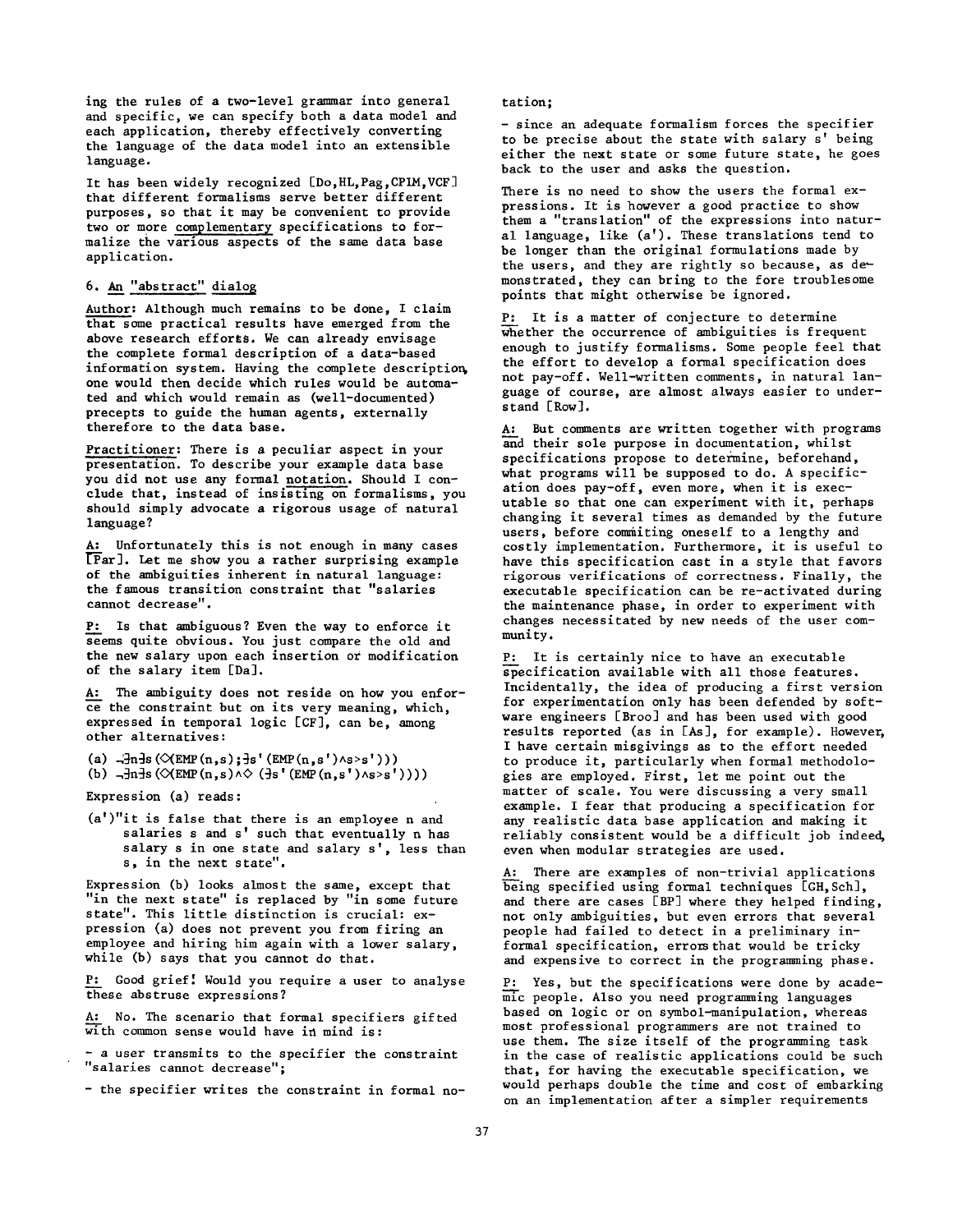analysis.

A: Designing a data base application is decidedly not an outright programming job, unless one confuses it with the mere superimposition of a DBMS over a number of existing files. Highly trained people are needed, although , admitedly, not necessarily university people... Anyway, it is in order to simplify this task and also to take care of the bulk of the effort involved that software tools have begun to appear (e.g. [Ge,GT]).

P: How do I communicate my intentions to software tools that take the algebraic approach? Can I just indicate the queries and updates with their preconditions and effects?

A: In general you are required to supply the equations that show what sequences of application operations are equivalent. But it may be possible to construct some interface enabling you to communicate through it as you said and having the system (perhaps with your help, interactively) derive the equations.

I look forward to seeing such software tools widely available and featuring user-friendly interfaces. It is fine to praise formal "non-procedural" methodologies for their freedom from programming and other implementation details; but to dispense the users of the methodologies from knowing about programning by demanding in exchange that they become logicians or mathematicians is totally unrealistic. Another objection that I have to the formal specifications that we have been discussing is that they leave out more than implementation details. Certain properties of systems such as speed and space requirements, memory access patterns, reliability [Sh], concurrency, security, recovery, exception handling [Brod], etc. are left out as well or, at best, insufficiently treated.

A: This may still be partly true. Yet some of the aspects that you enumerated belong to the internal schema rather than to conceptual schema design. The main benefits of executable specifications, at the current state of the art, refer to testing the behaviour of a data base application subjected to integrity constraints, thereby giving the prospective users an opportunity to assess it and react to it. Executable specifications can help in preparing for the phase when the requirements that you mentioned will be considered, if you put them to a monitored usage and collect some statistics.

P: Other important properties, related to users' views, are also missing. In most cases you cannot first design the conceptual schema and then divide it among the users; very seldom you will find in an institution a person or group of persons with a global knowledge of the application area, able to give you a complete description. The usual bottomup strategy is to extract from the various prospective users their specialized views and then integrate the views [NG], identifying and disciplining the interferences among them.

A: Views belong to external schema design, and the paper deals with the conceptual schema only, as promised in the introduction... However it is fair to indicate here that some theoretical work about external schemas and the interference problem is

under way [Pao,CCF]. About view integration, the proposed usage of the data abstractions introduced by [SS] is worth mentioning [TF].

P: I submit that we still have to wait for reports  $\overline{on}$  actual usage of all this by people working in the business environment, as has been done for structured programming and top-down design (in [Hol], for example). Only from the analysis of such reports one will be able to settle the case of whether this line of research is relevant to practitioners, or will remain exclusively as a contribution towards the understanding of data and data-handling functions.

#### References

- [As] M.M. Astrahan et al "A history and evaluation of System R" - Research report RJ2843(36129), IBM S.Jose (1980).
- **[ BADW]** A.Bolour, L.Anderson, L.Dekeyser and H.Wong "The role of time on information processing SIGMOD Record, 12, 3 (1982) 27-50.
- **[BG]** R.W. Burstall and J.Goguen "Putting theories together to make specifications"- Proc. Fifth International Joint Conference on Artificial Intelligence (1977) 1045-1058.
- [BGW] R.M. Balzer, N.M. Goldman and D.S. Wile -. "Operational specification for rapid prototyping" - Technical Report, Information Sciences Institute, USC (1981).
- [BL] D. Bjorner and H.H. Lovengreen - "Formalization of database systems and a formal definition of IMS" - Proc. 8th International Conference on Very Large Data Bases (1982) 334-347.
- **[BP]**  W. Bartussek and D. Parnas - "Using traces to write abstract specifications for software modules" - UNC Report 77-012 - University of North Carolina at Chapel Hill (1977).
- [Brod] M.L.Brodie "Type specification and databases" - topic outline for a panel in 8th International Conference on Very large Data Bases (1982).
- [Broo] F.P. Brooks "The mythical man-month" -Addison-Wesley (1979).
- **[BS]** M. Brodie and J. Schmldt (eds) "Final report of the ANSI/X3/SPARC DBS-SG Relational Database Task Group - SIGMOD Record, 12, 4 (1982).
- **[BZ]** M.L. Brodie and S.N. Zilles (eds.) Proc. of the Workshop on Data Abstraction, Databases and Conceptual Modelling - SIGMGD Record, II, 2 (1981).
- [CB] M.A. Casanova and P.A. Bernstein "A formal system for reasoning about programs accessing a relational database" - ACM TOPLAS 2,3 (1980) 386-414.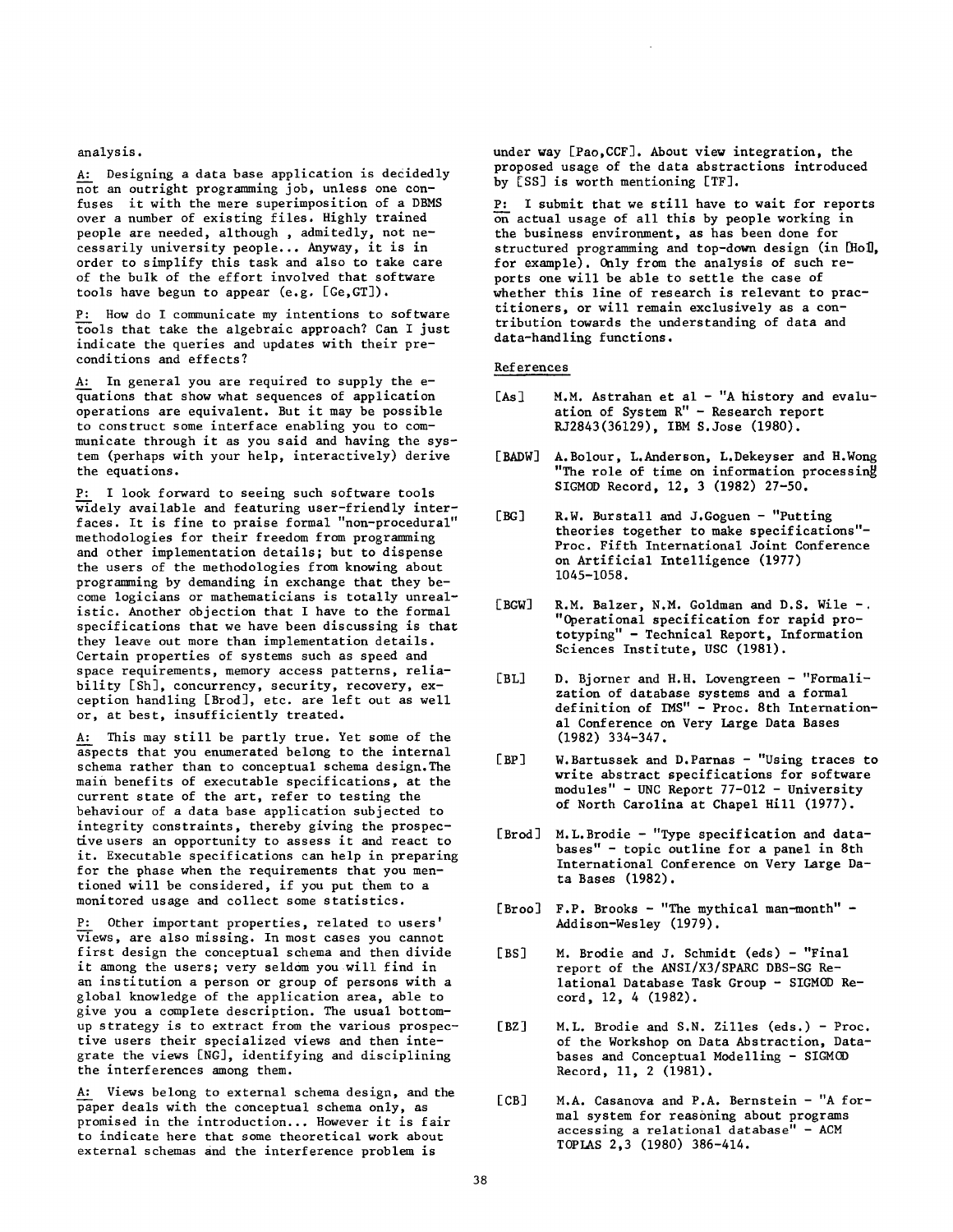- $[CCF]$ M.A. Casanova, J.M.V. de Castilho and A.L. Furtado - "Properties of conceptual and ex ternal schemas" - Proe. Formalization of Programming Concepts - North-Holland (1982) to appear.
- $ICF$ ] M.A. Casanova and A.L. Furtado - "A family of temporal languages for the description of transition constraints" - Proc. Workshop on Logical Bases for Databases (1982) to appear.
- $[Ch]$ P.P. Chen- "The entity-relationship model - toward a unified view of data" - ACM TODS 1, 1 (1976).
- [CPIM] R.L. Carvalho, A. Pereda B., C.J.P. Lucena and T.S.E. Maibaum - "Data specification methods" - Proc. International Conference on Systems Methodology, Washington (1982).
- [Da] C.J. Date - "An introduction to database systems" - Addis0n-Wesley (1981).
- [Di] E.W. Dijkstra - "How to tell truths that might hurt?" - SlGPLAN Notices, 17, 5 (1982) 13-15.
- [DMW] W. Dosch, G. Mascari and M. Wirsing - "On the algebraic specification of databases" - Proc. 8th International Conference on Very Large Data Bases" (1982) 370-385.
- [Do] J.E. Donahue - "Complementary definitions of programming languages semantics" - Springer (1976).
- **[EK]**  H. Ehrig and H.J. Kreowski - "Applications of graph grammar theory to consistency, synchronization and scheduling in data base systems" - Information Systems, vol.5 (1980) 225-238.
- **[EKW]**  H. Ehrig, H.J. Kreowski and H.Weber -"Algebraic specification schemes for data base systems" - Proc. 4th International Conference on Very large Data Bases (1978) 427-440.
- [Fi] N.V. Findler (ed.) - "Associative networks: representation and use of knowledge by computers" - Academic Press (1979).
- [Ful] A.L. Furtado - "Transformations of data base structures" - in "Graph-grammars and their application to computer science and biology" - V. Claus, H. Ehrig and G. Rozenberg (eds.) - Springer (1979) 224-23&
- $[Fu2]$ A.L. Furtado - "A W-grammar approach to data bases" - Monograph 9/82, PUC/RJ (1982).
- [FVI] A.L. Furtado and P.A.S. Veloso - "Procedural specifications and implementations for abstract data types" - ACM/SlGPIAN Notices, vol. 16 no. 3 (19Sl) 53-62.
- [FV2] A.L. Furtado and P.A.S. Veloso - "Specification of data bases through rewriting rules" - Proe. 2nd International Workshop on Graph Grammars and their Applications to Computer Science (1982) to appear.
- [FVC] A.L. Furtado, P.A.S. Veloso and J.M.V. de Castilho - "Verification and testing of S-ER representations" - in 'Entity relationship approach to information modelling and analysis' - P.P.Chen (ed.) - E-R Institute (1981) 125-149.
- $[Ga]$ H. Gallaire - "Impacts of logic on data bases" - Proc. 7th International Conference on Very large Data Bases (1981) 248-259.
- [Ge] S.L. Gerhart et al - "An overview of Affirm: a specification and verification system" - Proc. IFIP (1980) 343-348.
- [GH] J. Guttag and J.J. Horning- "Formal specification as a design tool" - Proe. of the 7th Annual Symposium on Principles of Programming Languages (1980) 251-261.
- **[GBM]**  J. Guttag, E. Horowitz and D.R. Musser - "The design of data type specifications" in 'Current trends in programming methodologies' - R. T. Yeh  $(ed.)$  vol. IV -Prentice-Hall (1978).
- [GM] H. Gallaire and J. Minker - "Logic and data bases" - Plenum Press (1978).
- **[GMN]**  H. Gallaire, J. Minker and J.M. Nicolas- "Advances in data base theory" - Plenum Press (1981).
- [Go] C.C. Gotlieb - "Some large questions about very large data bases" - Proc. Sixth Very large Data Bases Conference -  $(1980)$   $3-7$ .
- [Gr] J.J. van Griethuysen (ed.) - Concepts and terminology for the conceptual schema and the information base" - report from the ISO TC97/SC5/WG3 group  $(1982)$ .
- $[GT]$ J.A. Goguen and J.J. Tardo - "An introduction 'to OBJ: a language for writing and testing formal algebraic specifications" - Proc. Specifications of Reliable Software - IEEE Computer Society (1979).
- [GTW] J.A. Goguen, J.W. Thatcher and E.G. Wagner - "An initial algebra approach to the specification, correctness and implementation of abstract data types" in 'Current trends in programming methodology' - R.T. Yeh  $(ed.) - vol$  IV -Prentice-Hall (1978) 80-149.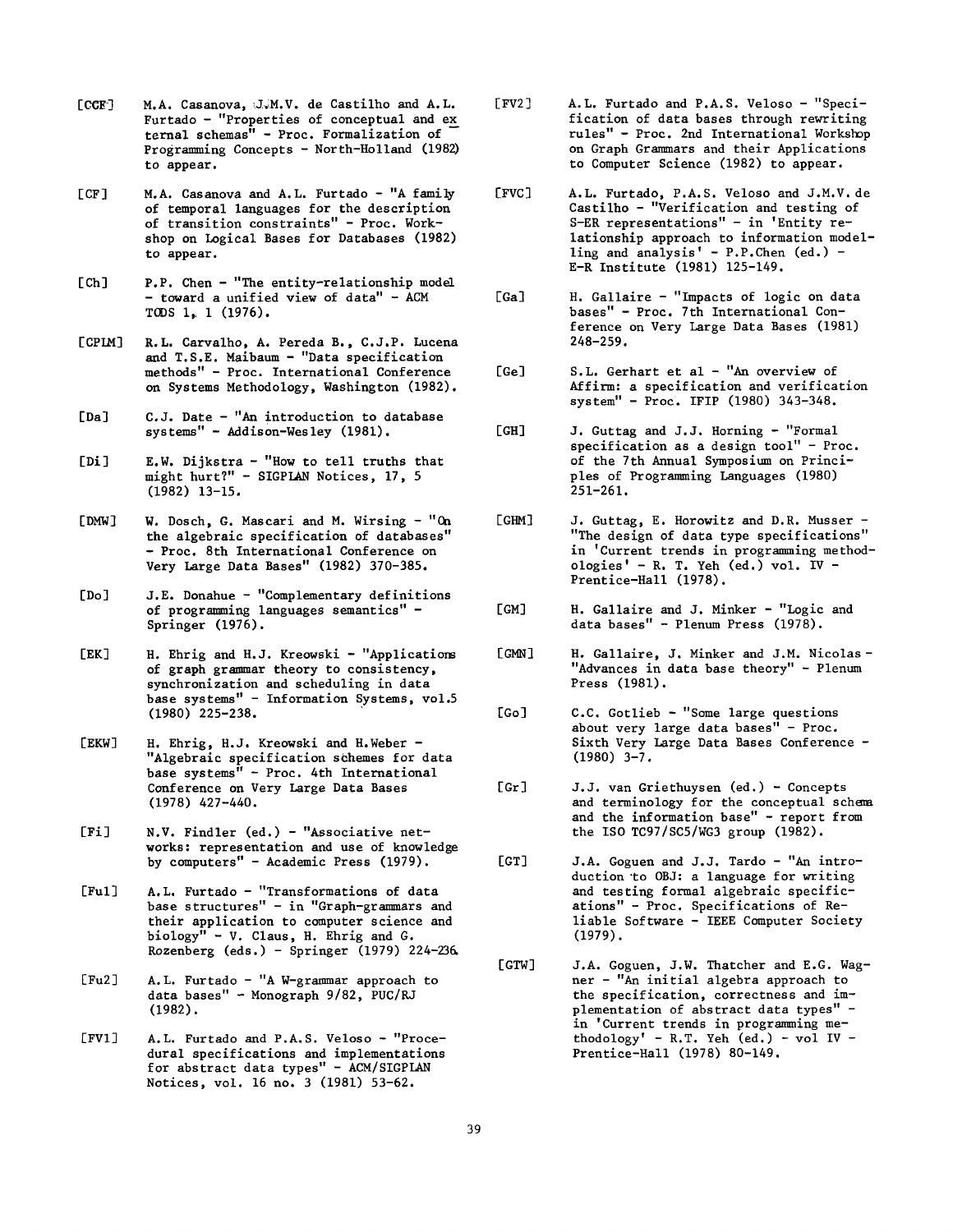- [HL] C.A.R. Hoare and P.E. Lauer - "Consistent and complementary formal theories of the semantics of programming languages" - Acta Informatica 3 (1974) 135-153.
- [Hoa] C.A.R. Hoare - "Data reliability" - Proc. International Conference on Reliable Software (1975) 528-533.
- [Hol] J.B. Holton - "Are the new programming techniques being used?" - Datamation  $-$ July (1977) 97-103.
- [Ja]  $B.E.$  Jacobs - "On database logic" - J. ACM. 29, 2 (1982) 310-332.
- $[Li]$ W. Lipski - "On databases with incomplete  $information'' - J. ACM, 28, 1 (1981)  $41-70$ .$
- $[IMWW]$ P.P. Lockemann, H.C. Mayr, W.H. Well and W.H. Wohlleber - "Data abstractions for data base systems" - ACM TCDS, 4, 1 (1979) 60-75.
- $[LZ]$ B. Liskov and S. Zilles - "An introduction to formal specifications of data abstractions" in 'Current trends in programming methodologies' - R.T. Yeh (ed.) - vol I - Prentice-Hall (1977) 1-32.
- [Mink] J. Minker - "On indefinite databases and the closed world assumption" - Technical Report 1076, University of Maryland (1981).
- [Mins] M. Minsky - "A framework for representing knowledge" - in 'The psychology of computer vision' - P.H. Winston  $(ed.)$  -McGraw-Hill (1975) 413-424.
- [NG] S.B. Navathe and S.G. Gadgil - "A methodology for view integration in logical data base design" - Proc. 8th International Conference on Very Large Data Bases (1982) 142-155.
- [NO] E.J. Neuhold and T. Olnhoff - "The Vienna Definition Method (VDM) and its use for the specification of a relational data base system" - in 'Information Processing 80' - S. Lavington (ed.) - North-Holland (1980).
- [Pag] F.G. Pagan - "Formal specification of programming languages" - Prentice-Hall (1981).
- [Pao] P. Paolini - "Verification of views and application programs" - Proc. Workshop on Formal Bases for Databases, Toulouse (1979).
- [Par] D.L. Parnas - "The use of precise specifications in the development of software" in 'Information Processing 77' - B. Gilchrist  $(ed.) - North-Holland (1977) 861-$ 867.
- **[RBI**  D. Ridjanovic and M.IL. Brodie - "Defining database dynamics with attribute grammars" - Information Processing Letters, vol.14, n. 3 (1982) 132-138.
- [Rou] N. Roussopoulos - "CSDL: a conceptual schema definition language for the design of data base applications" - IEEE Trans. on Software Enginnering, SE-5,5 (1979) 481-496.
- [Row] L.A. Rowe - "Data abstraction from a programming language viewpoint" - in  $[BZ]$ 29-35.
- [Sch] D. Schwabe - "Formal techniques for specification and verification of protocols" - Ph.D. dissertation, University of California, Los Angeles (1981).
- [Sco] D. Scott - "Outline of a mathematical theory of computation" - Proc. Fourth Annual Princeton Conference on Information Sciences and Systems (1970) 169-176.
- $[Sh]$ M. Shaw - "The impact of abstraction concerns on modern programming languages" - Proc. of the IEEE, 68, 9 (1980) 1119-1130.
- $[Si]$ E.H. Sibley - "Database management systems: past and present" - in [BZ], p. 192.
- [SFNC] U. Shiel, A.L. Furtado, E.J. Neuhold and M.A. Casanova - "Towards multi-level and modular conceptual schema specifications" **-** to appear in Information Systems.
- [ SMF] C.S. dos Santos, T.S.E. Maibaum and A.L. Furtado - "Conceptual modelling of data base operations" - International Journal of Computer and Information Sciences, I0, 5 (1981) 299-314.
- [SS] J.M. Smith and D.C.P. Smith - "Database abstractions: aggregation and generalization" - ACM TODS 2, 2 (1977) 105-133.
- $[Su]$ B. Sundgren - "A conceptual foundation for the infological approach to data ba $ses'' - in'$ Data base management' - J.W. Klimbie and K.L. Koffeman (eds.) - North-Holland (1974) 61-94.
- $[Te]$ R.D. Tennent - "The denotational semantics of programming languages" - Comm. of the ACM - 19, 8 (1976) 437-453.
- [TF] T.J. Teorey and J.P. Fry - "Design of database structures" - Prentice-Hall (1982).
- $[TK]$ D.C. Tsichritzis and A.Klug (eds.) - "The ANSl/X3/SPARC DBMS framework - report of the study group" - AFIPS Press (1977).
- $[TL]$ D.C. Tsichritzis and F.L. Lochovsky - "Da ta models" - Prentice-Hall (1982).